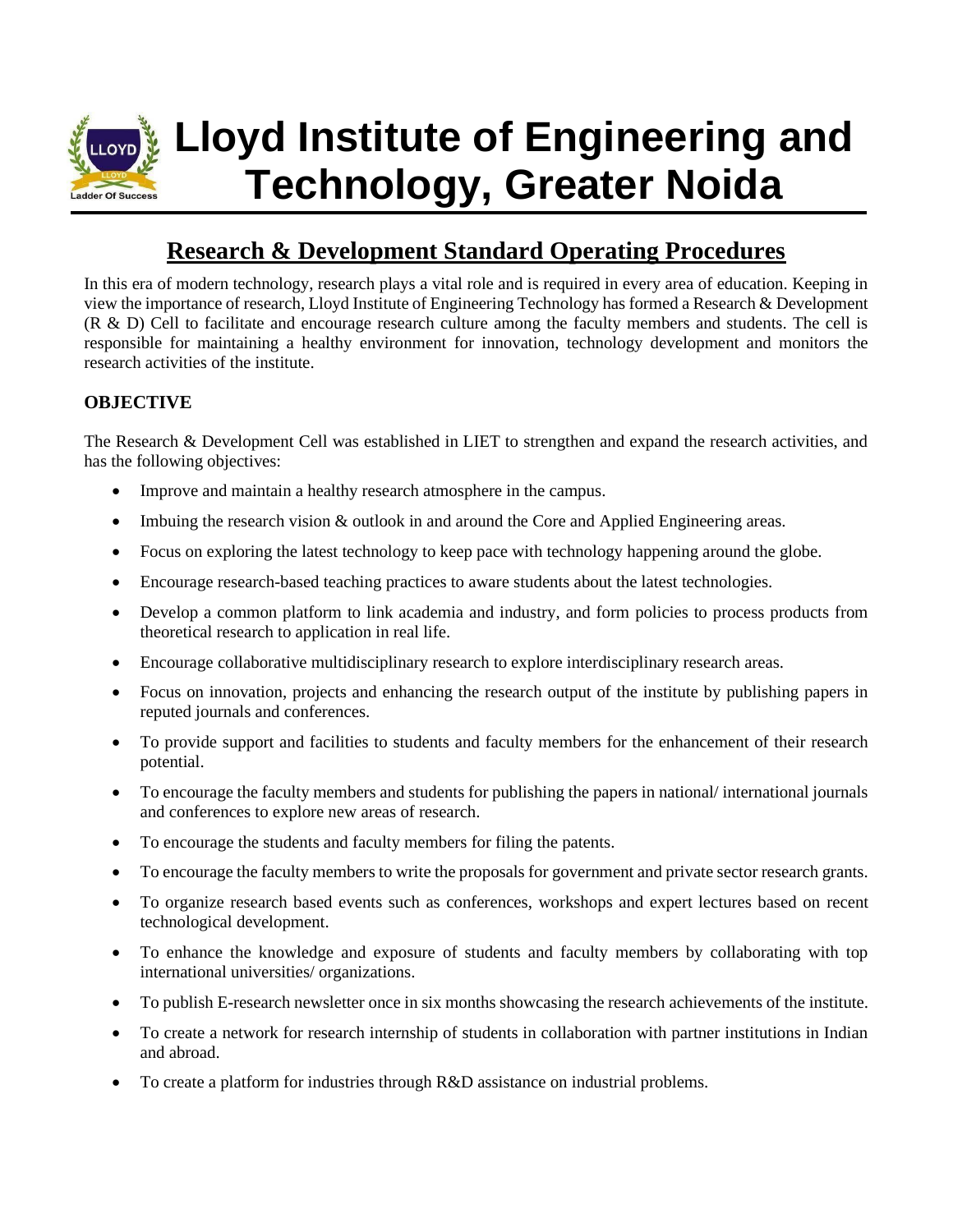• To reward the researchers for their achievements.

#### **INSTITUTIONAL RESPONSIBILITIES**

The Institute is dedicated to ensuring that all the institute's operations, particularly those involving research, are carried out to the greatest possible standards while adhering to legal, ethical, and safety guidelines. Individuals' professional obligations on behalf of the Lloyd Institute of Engineering & Technology are referred to as accountability.

As a result, the Institute adheres to the following core research principles:

- Develop a research governance structure through policies and procedures.
- Promote training and development programs, as well as appropriate mentorship, to help people improve their skills and advance their careers.
- Focuses on research in order to achieve greatness.
- Establishes strong management mechanisms to guarantee adherence to established standards, as well as methods for resolving disputes and preventing wrongdoing.
- There is also a method for making good decisions and resolving grievances.
- Offers pertinent assistance in terms of resources, endurance, and services.

#### **FUNCTIONS OF R & D CELL**

The main functions of R&D Cell are to provide support for:

- Organization of seminars, webinars, workshops and conferences.
- Sponsored Research Projects
- Research resource building through paper publication, editorial, authoring book & chapter propagation.
- Promotion of Institute and Industry Collaborative projects
- Promotion of filing Patents & IPR

## **CODE OF ETHICS FOR PAPER PUBLICATION**

Integrity, accountability, and responsibility are basic structure of a research and academic institute that helps in building a healthy and trustworthy relationship between the researchers and the research societies. Lloyd Institute of Engineering & Technology (LIET) has formed several policies and guidelines for code of ethics for maintaining decorum of research. It is mandatory that all faculties, students and researchers at LIET are aware of these policies and guidelines. Within the bounds of the institute's policies, a researcher is given apt freedom to explore about subjects, research findings and publishing valid data, in the manner that it is considered professionally appropriate. All the researchers must follow widely-recognized academic research standards and care must be taken that they are not violating these standards.

The Code of Ethics for research is same to all the researchers including students and faculties of the institution to ensure the integrity and reliability of the research work.

The researchers in academic and research institutions are well-known to preserve the honesty and truthfulness of the research work. So the researcher should aware of ethics of research and must oppose to misconduct of research. They must brought to the notice of the higher authorities if find anything suspicious behavior. The misconduct of research can include falsification or fabrication of data and plagiarism all such irresponsible practices.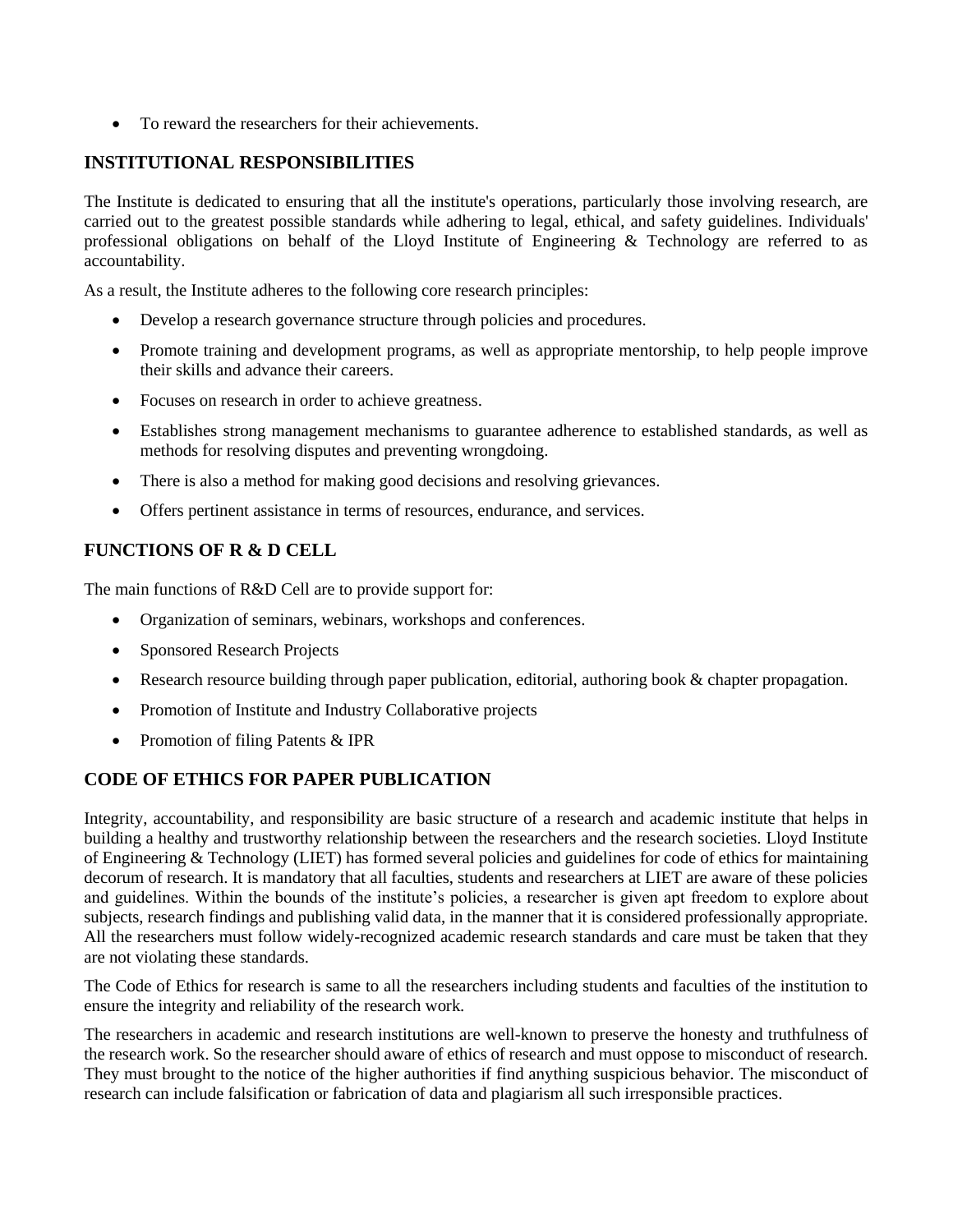Conduct the research according to appropriate research plan/protocol and the Researchers will be sole responsible for the trustworthiness of their research.

- All the researchers are expected to report the research finding accurately, without fabricating or misrepresenting the results.
- The researchers must acknowledge to all significant contributions including sponsors, funding agencies etc.
- To ensure the ethical and professional values of research, the research committee of the institute regulates and monitor the research activities. Proper guidance will be provided to the researches by the research committee to maintain quality of research.
- This committee comprising of
	- o Director
	- o Faculty Members from each department with good research background.
- Training and monitoring opportunities are also provided by R & D cell to support research activities in the campus.
- The Research & Development Cell provides training to the scholars, students and faculties regarding research ethics review process when required. In addition to this, The R& D cell also takes some measures for ensuring that the research work is as par the ethical standards.

# **PLAGIARISM CHECKING RULES AND POLICY**

Violation of research ethics and breaches in research transparency leads research misconduct and indicate an unhealthy research environment developing across the world. In order to maintain research integrity and ensure valued research performance in the institute, the code of ethics has been practiced at LIET.

- Among various aspects of research policies, plagiarism is a major issue in the present scenario of research. Dishonesty in research is observed and few researchers includes other's work in their research work without proper acknowledgement and permission that dismisses the integrity of research and also damage the reputation of the researcher's institution.
- For eliminating these types of irresponsibility and dishonesty of the researchers toward research, a research committee has been formed consisting of experienced researchers having good published work in the reputed journals and aware of research policies very well.
- A reliable software-based plagiarism check must be performed to research data before publishing it in the journal, conferences, and for including in project work by the researchers to maintain quality standards.
- Research community encouraged to the researchers to submit their original work for paper publications or project submission. There will be no compromise on plagiarism and any type of others work included in the research work must be properly acknowledged or with permission from the source.
- It is mandatory that all faculty members and students of LIET to follow to code of ethics to maintain the honesty and professionalism towards their research or project undertaken by them.
- The faculty member/guide must asked plagiarism report from the scholar/students working under their guidance and must ensure that research data/article is plagiarism free and eligible to publish or report.
- The maximum allowed limit of plagiarism must be specified according to the research standards (most of the research community has maximum allowed limit 10%) and the plagiarism report submitted by the researchers must follow the standards i.e. the plagiarism must be less than 10%).
- Violation of the code of ethics and other issues such as complaints regarding plagiarism will be considered strictly. Disciplinary action will be taken by the committee against the complaint.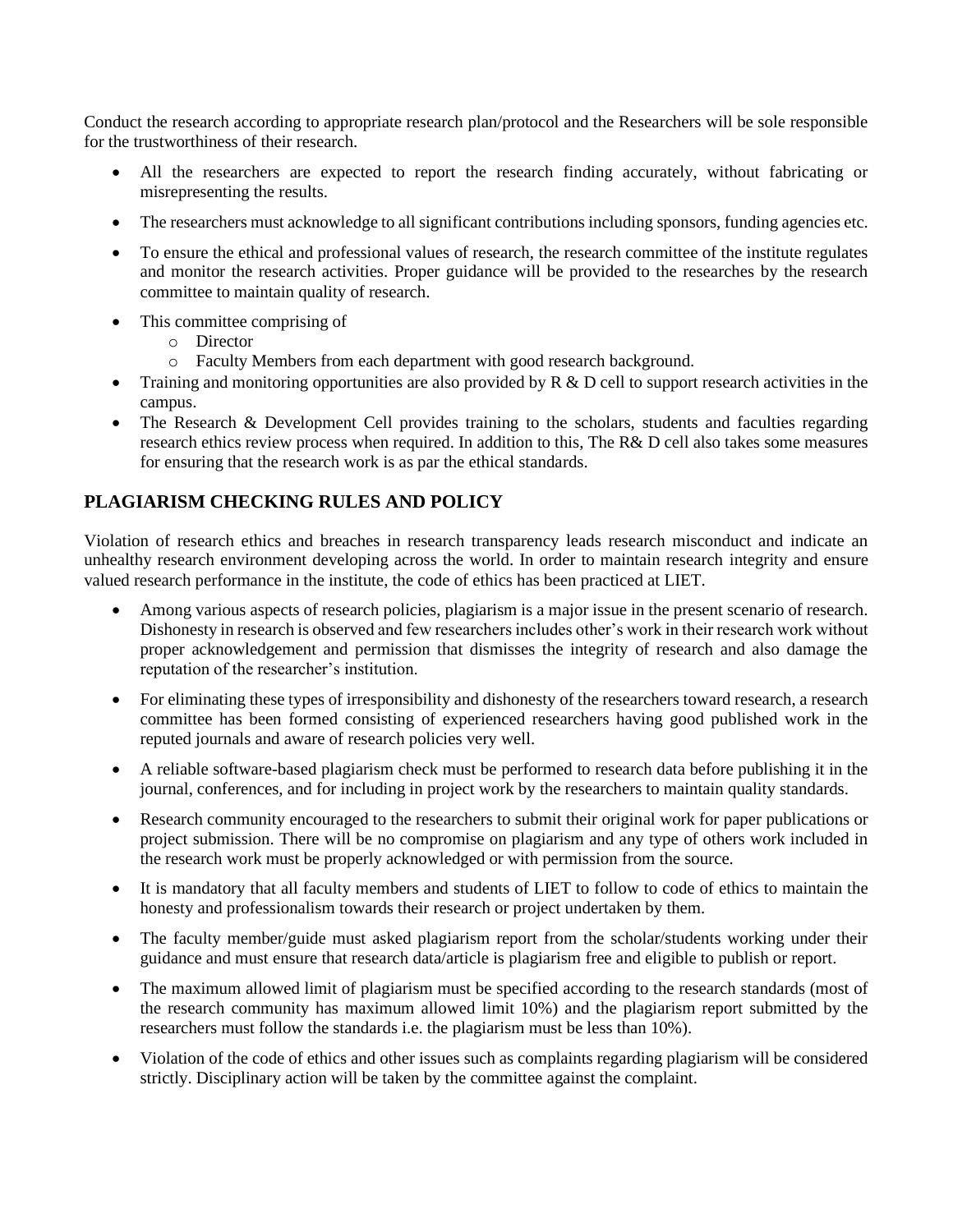## **RETENTION AND ACCESSIBILITY OF RESEARCH DATA**

- Maintaining research data is an essential part of research on its own. The HODs and the concern faulty will ensure that the research data is properly documented and kept available for a specific minimum duration (5 years). The availability of the data will also help the researcher in further research for reference.
- The concern faculty/ PI will be responsible for maintaining and retaining the research data that may be required for reconstructing and evaluating stated study outcomes, as well as the techniques that led to the experimental results.
- The scientific and other related data of research conducted under patronage of LIET, belongs to this Institute except the specific terms of funding/sponsorship or other agreements. The PI/researcher and LIET have the rights to access, use of the original research data.
- To prevent from any accusations of unethical conduct or conflicts of interest, the research
- Project data must be retained till the point all disputes are completely resolved.
- After the final submission of research data or project, the data must be keep in appropriate storage memory/device for a minimum duration of five years. Furthermore, the duration of holding data may be longer as per the importance of data/results according to area of research.
- Wherever researchers/students are involved, the research/project data must be kept for the minimum duration until the degree is conferred. The PI and the concerned department have the discretion to destroy the research record after the standard retention period has expired.
- Each project's scientific record at the LIET and/or utilizing Institute resources is its own resource except the research is supported by a non-LIET agency that will be depend on the agreement between the agency and LIET.
- Furthermore, when LIET researchers transfer to other universities or institutions, the PI/HODs may allow to keep the research finding data with them that they have performed, but not necessarily entire data or associated documents. All such requests have to be authorized by the Director, LIET.
- If a PI/faculty leaves LIET then the project under the PI/faculty should be transferred as per the agreement of the funding agency at the time of allocation of project and the rights of the data may be transferred with proper approval of Directors of the institutions.

## **SPONSORED / COLLABORATIVE RESEARCH PROJECT**

- For collaborative of sponsored research based on the proposal from govt. /industrial agencies, the faculty shall apply for the funded/sponsored project as per the available proposal.
- A Research Committee comprises of senior faculties, subject expert and the HOD shall be constituted to view the application, objectives, technology proposed and cost of the project to be proposed.
- After the complete evaluations of the project proposal, Research Committee will forward the project proposals to the Director, LIET for approval. Then the Principal Investigator shall then submit the project proposal to the respective funding agency along with the supporting documents.
- For maintaining the project related financial record, The PIs shall create a separate account head and maintain a stock register with all entry records of recurring and non-recurring items purchased from the project fund with proper sanction from the respective authority.
- According to the requirement of the project, the PIs may hire project fellow(s) through proper procedure as per rule of the funding agency.